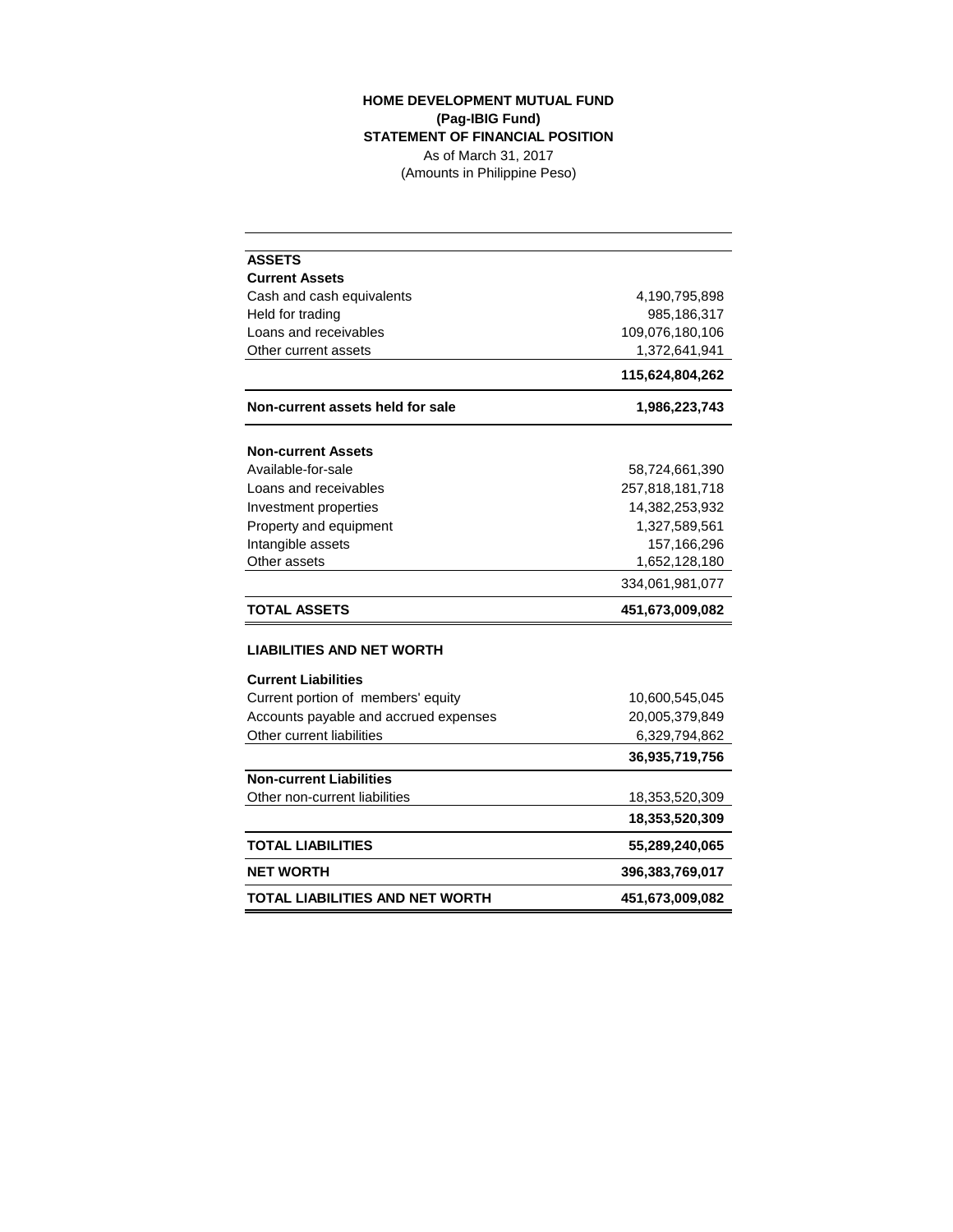## **HOME DEVELOPMENT MUTUAL FUND (Pag-IBIG Fund) STATEMENT OF COMPREHENSIVE INCOME**

(Amounts in Philippine Peso) For the Period Ended March 31, 2017

| <b>INTEREST INCOME</b>                           |                |
|--------------------------------------------------|----------------|
| Loans and receivables                            | 7,281,356,565  |
| Trading and investment securities                | 703,173,173    |
| Deposits with banks and others                   | 7,912,259      |
|                                                  | 7,992,441,997  |
| <b>OTHER INCOME</b>                              |                |
| Service fees                                     | 759,374,473    |
| Trading and investment securities gains - net    | 14,190,072     |
| Foreign exchange gains - net                     | 35,501,818     |
| Miscellaneous                                    | 1,402,248,554  |
|                                                  | 2,211,314,917  |
| <b>TOTAL OPERATING INCOME</b>                    | 10,203,756,914 |
| <b>OTHER EXPENSES</b>                            |                |
| Provision for impairment and other losses        | 461,454,029    |
| Compensation and fringe benefits                 | 879,823,932    |
| Occupancy and equipment-related costs            | 194,027,076    |
| Foreclosure and acquired asset management costs  | 151,982,865    |
| Depreciation and amortization                    | 65,409,168     |
| Miscellaneous                                    | 588,840,657    |
| <b>TOTAL OPERATING EXPENSES</b>                  | 2,341,537,727  |
| <b>NET INCOME FOR THE YEAR</b>                   | 7,862,219,187  |
| OTHER COMPREHENSIVE INCOME GAIN/(LOSS)           |                |
| Net unrealized gains (losses) available-for-sale | 103,981,695    |
| investments                                      |                |
| <b>TOTAL COMPREHENSIVE INCOME FOR THE YEAR</b>   | 7,966,200,882  |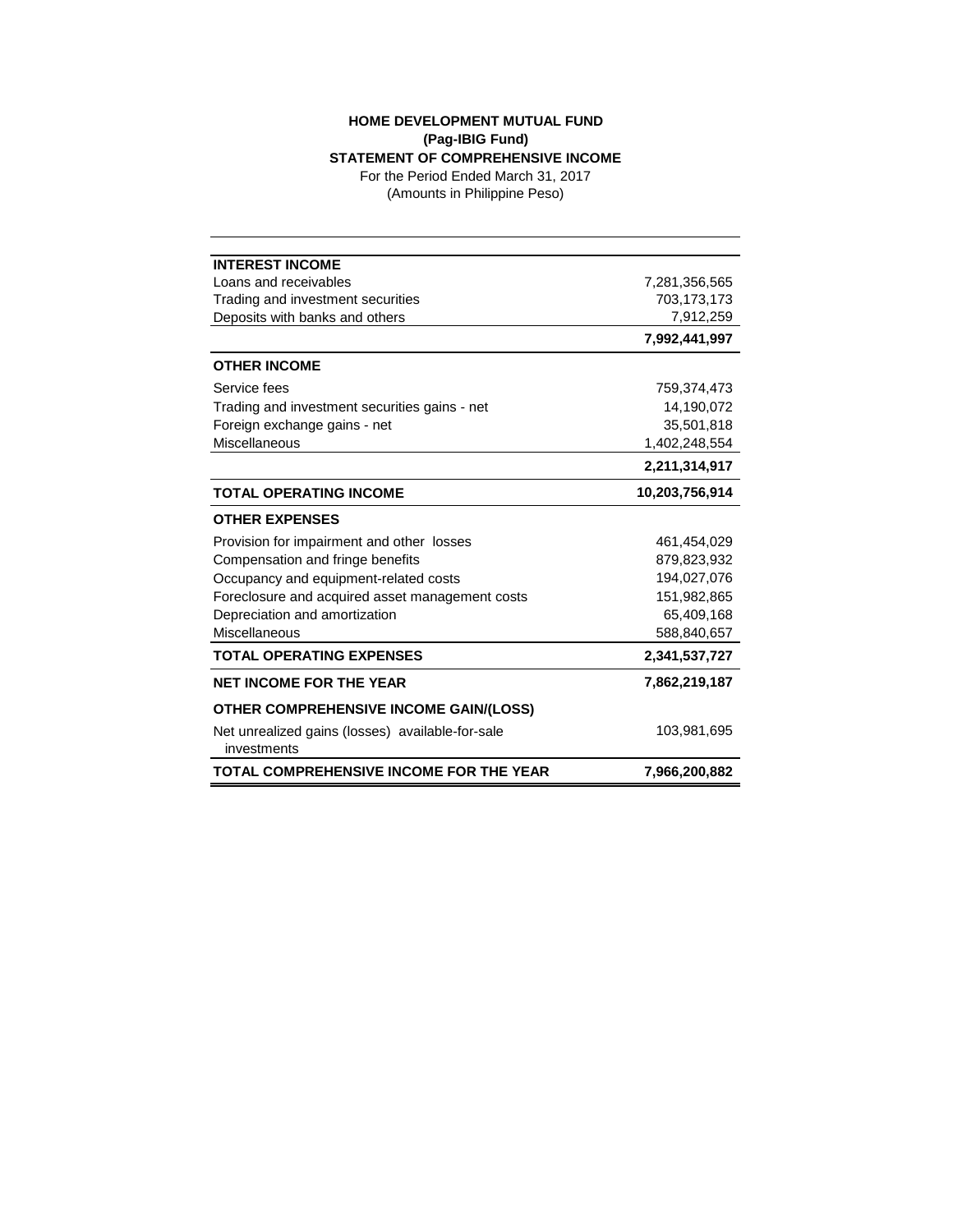## **HOME DEVELOPMENT MUTUAL FUND (Pag-IBIG Fund) STATEMENT OF CHANGES IN NETWORTH** For the Period Ended March 31, 2017

(Amounts in Philippine Peso)

|                                                                | <b>Members' Equity</b> | <b>Donated Surplus</b> | Other<br>Comprehensive<br><b>Income</b> | <b>Retained Earnings</b> | <b>Total Net Worth</b> |
|----------------------------------------------------------------|------------------------|------------------------|-----------------------------------------|--------------------------|------------------------|
| January 1, 2017                                                | 317,744,306,482        | 250.890                | (1,298,543,571)                         | 67,536,283,294           | 383,982,297,095        |
| Collections                                                    | 8,490,464,907          |                        |                                         |                          | 8.490.464.907          |
| <b>Dividends</b>                                               | 22,301,678,018         |                        |                                         | (22, 301, 678, 018)      |                        |
| Net income                                                     |                        |                        |                                         | 7,862,219,187            | 7,862,219,187          |
| Net unrealized gains (losses) - Available-for-sale investments |                        |                        | 103,981,695                             |                          | 103,981,695            |
| Unclaimed savings/correction of prior years' errors            |                        |                        |                                         | 6.193.163                | 6,193,163              |
| Reversal of unclaimed savings                                  |                        |                        |                                         | (12, 405)                | (12, 405)              |
| Provident claims/TAV offsetting                                | (4.061.374.625)        |                        |                                         |                          | (4,061,374,625)        |
| March 31, 2017                                                 | 344,475,074,782        | 250,890                | (1, 194, 561, 876)                      | 53,103,005,221           | 396,383,769,017        |